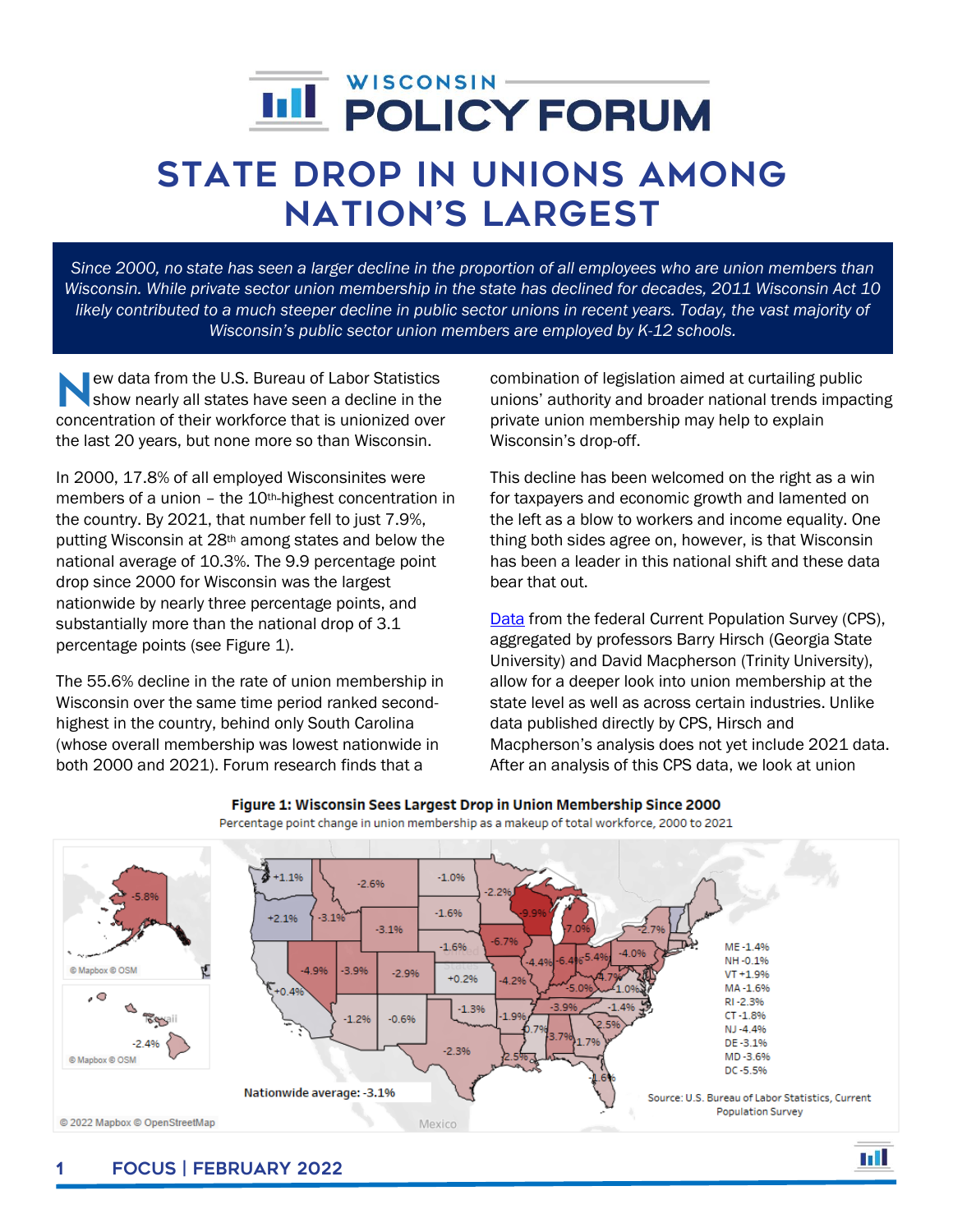recertification election data from the Wisconsin Employment Relations Commission (WERC) to understand what the drop in public sector union membership has looked like over the last decade.

#### Wisconsin's Union Membership

The state-level union membership data from CPS goes back to 1983. That year, just under 2 million total people were employed in Wisconsin, with about 465,600 belonging to a union (23.8%). Since that time, union membership in the state has declined by about 6,500 individuals on average per year; by 2020, total statewide membership was just over 227,000 (-51.2%). With growth in overall employment, unionized employees constituted just 8.7% of Wisconsin's workforce in 2020 (see Figure 2).

The vast majority of Wisconsin's workforce (85.4%) is employed by private companies. While much of the recent discussion around unions in Wisconsin has focused on the public sector, in 1983, about one in five (19.8%) private sector employees were union members. This number was driven by two industries: manufacturing and construction, which in 1983 in Wisconsin constituted 37.5% of all private employees and had union membership rates of 36.0% and 42.4%, respectively. In the same year, construction and manufacturing accounted for nearly 7 in 10 (69.7%) unionized private sector Wisconsin employees.

Figure 2: Private, Public Union Membership in Decline Wisconsin union membership as a share of total workers by year and type of employer, 1983-2020; vertical bars represent passage of Act 10 (2011) and Right to Work Law (2015) 60.0%



Source: Bureau of Labor Statistics and Barry T. Hirsch and David A. Macpherson, "Union Membership and Coverage Database from the Current Population Survey: Note," Industrial and Labor Relations Review, Vol. 56, No. 2, January 2003, pp. 349-54 (updated annually at unionstats.com)

Since that time, manufacturing and construction jobs have begun to disappear in the state. In 1983, 31.5% of the total Wisconsin workforce was employed in private manufacturing and construction; by 2020, that had dropped to 24.2%.

Union membership in both industries has eroded. Construction union membership dropped from 42.4% in 1983 to 20.3% in 2020. The decline in manufacturing has been more stark: in 1983, 197,032 (36.0%) private manufacturing employees in Wisconsin were union members, compared to just 65,571 (12.8%) in 2020.

The decline in public sector union membership has been larger and more recent. The peak year for both total public union membership and concentration was 1999, when 214,994 (57.9%) public employees statewide were union members. From 1984 to 2011, public sector union membership stayed between 45% and 60%. Since that time, however, union concentration has dropped significantly, and by 2020, just 22.1% of Wisconsin's public employees were union members. Since 2011, Wisconsin's public sector unions have lost about 11,500 members per year.

#### Union History in Wisconsin

As the birthplace of the American Federation of State, County, and Municipal Employees (AFSCME) and the first state to allow public sector unions to negotiate contracts in 1959, Wisconsin has long been known as a leader in trends around organized labor. Yet the state also has a history of efforts to limit unions' scope and influence, including the Wisconsin Employment Peace Act of 1939, a forerunner of the federal Taft-Hartley Act which like the Wisconsin law prohibited certain kinds of strikes and some other labor practices.

Union influence has diminished in the Upper Midwest along with the loss in manufacturing jobs – a particularly crucial industry in Wisconsin. Factors contributing to the loss of manufacturing jobs and union members include production being moved to other parts of the world, increased productivity and automation, and the rise of service-sector jobs.

In 2011, Wisconsin was again at the leading edge of a national trend when state officials repealed most collective bargaining for most state and local workers. The legislation, known as Act 10, also required most public employees to contribute more for their pension and health care benefits, limiting costs for local